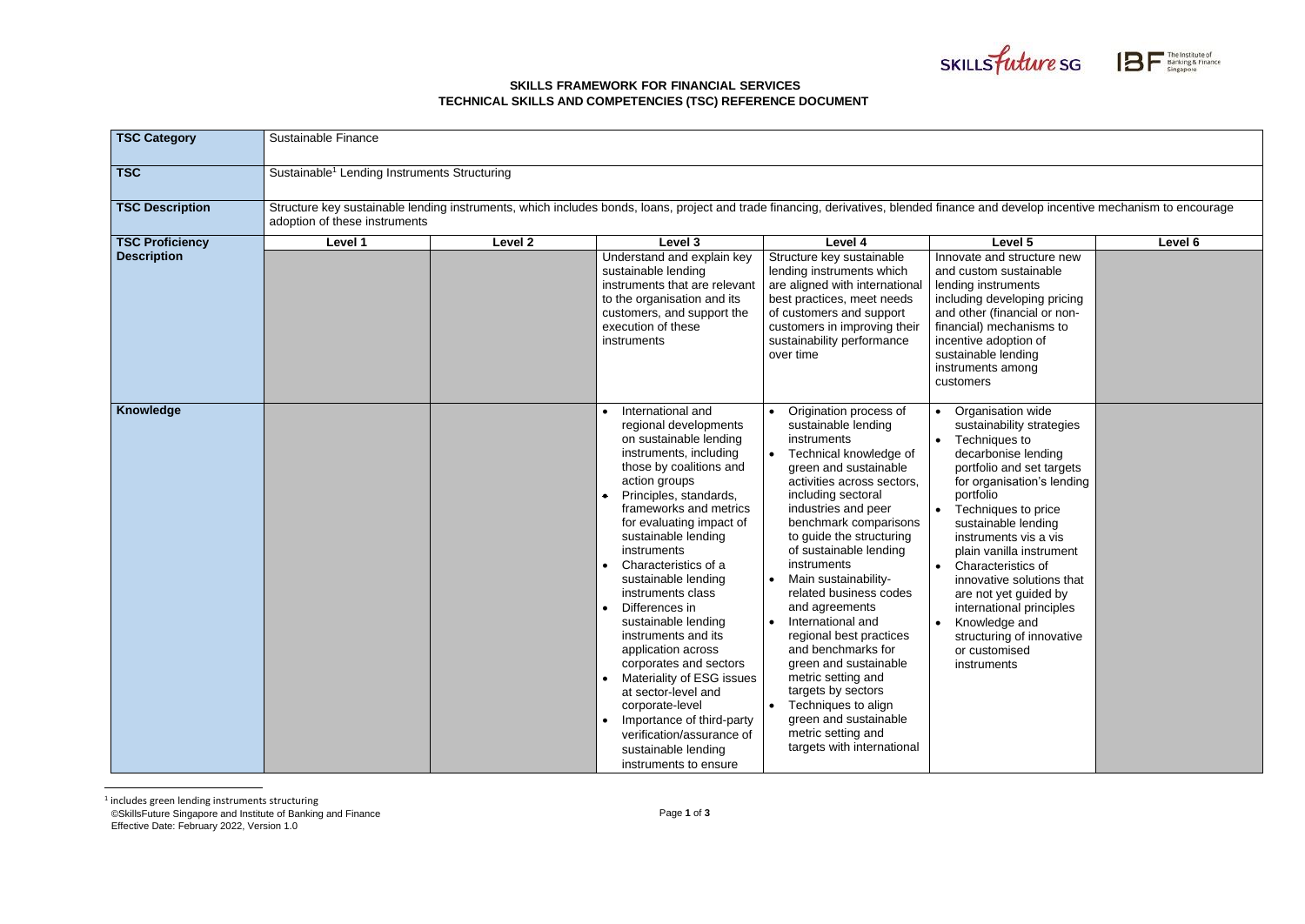©SkillsFuture Singapore and Institute of Banking and Finance Effective Date: February 2022, Version 1.0

## **SKILLS FRAMEWORK FOR FINANCIAL SERVICES**





The Institute of<br>Banking & Finance<br>Singapore

|                             |                                                                            |                                                                                                                                                                                                                                               | <u>TECHNICAL SKILLS AND COMPETENCIES (TSC) REFERENCE DOCUMENT</u>                                                                                                                           |                                                                                                                                                                                                                                                                                                                                                                                                                                                                                                                                                                                                                                                                                                                                                                                                          |                                                                                                                                                                                                                                                                                                                                                                                                                                                                                                                                                                                     |
|-----------------------------|----------------------------------------------------------------------------|-----------------------------------------------------------------------------------------------------------------------------------------------------------------------------------------------------------------------------------------------|---------------------------------------------------------------------------------------------------------------------------------------------------------------------------------------------|----------------------------------------------------------------------------------------------------------------------------------------------------------------------------------------------------------------------------------------------------------------------------------------------------------------------------------------------------------------------------------------------------------------------------------------------------------------------------------------------------------------------------------------------------------------------------------------------------------------------------------------------------------------------------------------------------------------------------------------------------------------------------------------------------------|-------------------------------------------------------------------------------------------------------------------------------------------------------------------------------------------------------------------------------------------------------------------------------------------------------------------------------------------------------------------------------------------------------------------------------------------------------------------------------------------------------------------------------------------------------------------------------------|
|                             |                                                                            |                                                                                                                                                                                                                                               | robustness and reduce<br>risks of greenwashing<br>Limitations of<br>sustainable lending<br>instruments and the<br>importance of assessing<br>sustainability impacts at<br>a portfolio level | standards, goals and<br>taxonomy developments                                                                                                                                                                                                                                                                                                                                                                                                                                                                                                                                                                                                                                                                                                                                                            |                                                                                                                                                                                                                                                                                                                                                                                                                                                                                                                                                                                     |
| <b>Abilities</b>            |                                                                            |                                                                                                                                                                                                                                               | Engage customers on<br>key features of<br>sustainable lending<br>instruments<br>Support execution of<br>$\bullet$<br>sustainable lending<br>instruments                                     | Engage customers on<br>the benefits and key<br>features of sustainable<br>lending instruments<br>Support the sourcing and<br>structuring of sustainable<br>lending instruments to<br>meet the needs of<br>customers<br>Identify and help<br>$\bullet$<br>customers set suitable<br>green and sustainable<br>targets and metrics<br>Ensure that the<br>sustainable lending<br>instruments originated is<br>aligned with international<br>principles and standards<br>Monitor and report<br>$\bullet$<br>customers' progress in<br>meeting sustainable<br>targets and metrics set in<br>the financing instrument<br>Identify and implement<br>organisation's<br>participation in suitable<br>sustainable lending<br>global platforms that are<br>relevant to the<br>organisation's<br>sustainability goals | Provide stra<br>on decarbo<br>strategies f<br>portfolio to<br>organisatio<br>sustainabili<br>Develop su<br>$\bullet$<br>lending imp<br>roadmap ar<br>the organis<br>Identify and<br>$\bullet$<br>prospective<br>for sustaina<br>Lead the st<br>$\bullet$<br>sustainable<br>instruments<br>needs of cu<br>line with int<br>best practic<br>Lead the de<br>$\bullet$<br>innovative s<br>lending inst<br>Identify opp<br>$\bullet$<br>implement<br>with other s<br>to mainstre<br>sustainable<br>Lead organ<br>participation<br>associated<br>global/regio<br>sustainable<br>platforms |
| <b>Range of Application</b> | <b>Sustainability Linked Loan Principles</b>                               | Principles, standards and frameworks for sustainable lending instruments may include, but not limited to:<br>Loan Market Association's (LMA) Green Loan Principles<br>International Capital Market Association's (ICMA) Green Bond Principles |                                                                                                                                                                                             |                                                                                                                                                                                                                                                                                                                                                                                                                                                                                                                                                                                                                                                                                                                                                                                                          |                                                                                                                                                                                                                                                                                                                                                                                                                                                                                                                                                                                     |
|                             | Sustainability-linked Bond Principles<br><b>ASEAN Green Bond Standards</b> |                                                                                                                                                                                                                                               |                                                                                                                                                                                             |                                                                                                                                                                                                                                                                                                                                                                                                                                                                                                                                                                                                                                                                                                                                                                                                          |                                                                                                                                                                                                                                                                                                                                                                                                                                                                                                                                                                                     |

| Provide strategic advice<br>on decarbonisation   |  |
|--------------------------------------------------|--|
| strategies for lending                           |  |
| portfolio to meet                                |  |
| organisation                                     |  |
| sustainability targets<br>Develop sustainable    |  |
| lending implementation                           |  |
| roadmap and targets for                          |  |
| the organisation                                 |  |
| Identify and secure                              |  |
| prospective customers<br>for sustainable lending |  |
| Lead the structuring of                          |  |
| sustainable lending                              |  |
| instruments to meet                              |  |
| needs of customers, in                           |  |
| line with international<br>best practices        |  |
| Lead the development of                          |  |
| innovative sustainable                           |  |
| lending instruments                              |  |
| Identify opportunities and                       |  |
| implement partnership                            |  |
| with other stakeholders-,<br>to mainstream       |  |
| sustainable lending                              |  |
| Lead organisation's                              |  |
| participation in key                             |  |
| associated                                       |  |
| global/regional<br>sustainable lending           |  |
| platforms                                        |  |
|                                                  |  |
|                                                  |  |